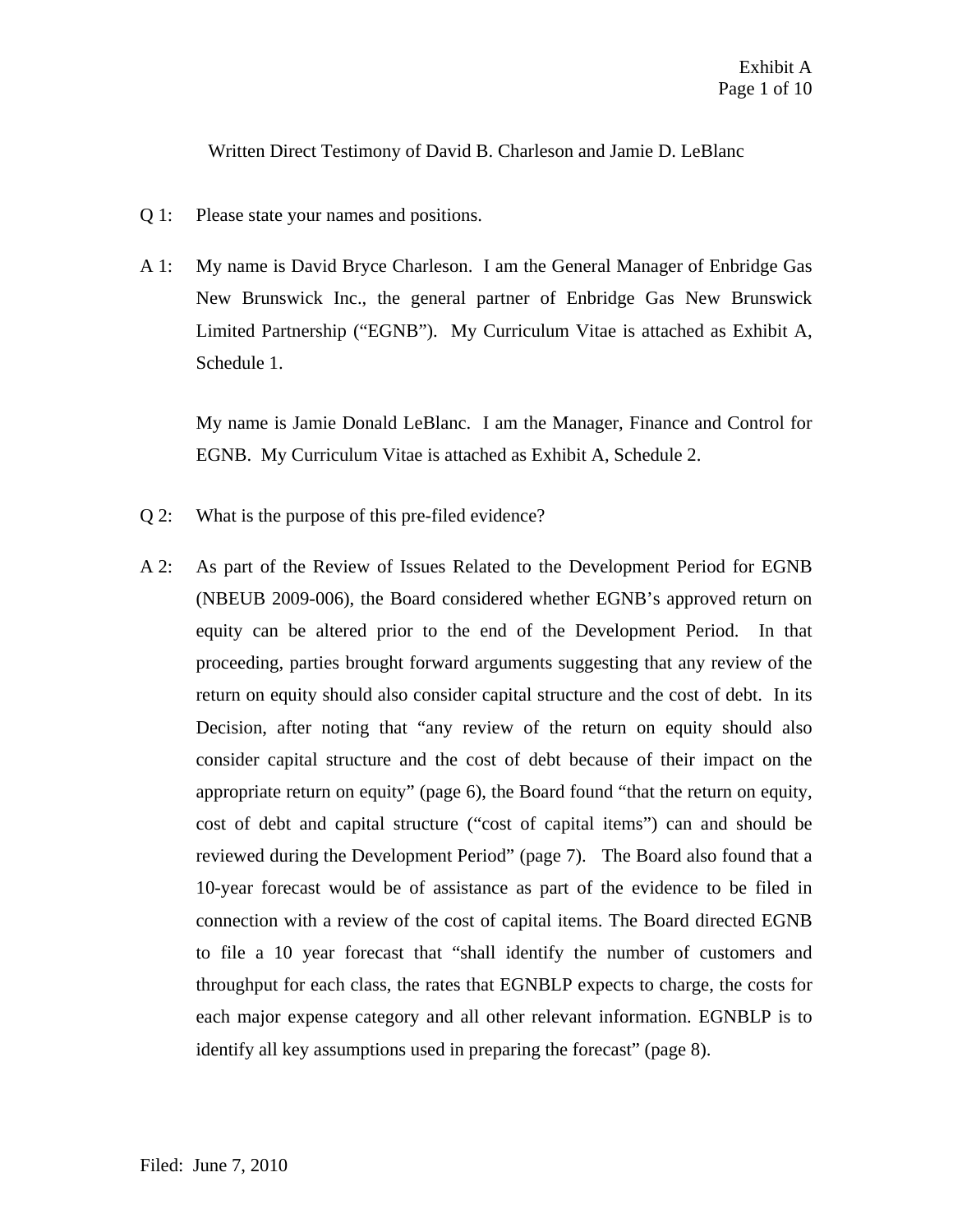This evidence provides the information in support of the review contemplated by the Board in its December 1, 2009 Decision.

## Cost of Capital

- Q 3: What is EGNB's position regarding its cost of capital?
- A 3: EGNB engaged Kathleen C. McShane to assess EGNB's cost of capital parameters and provide an opinion on this. She is the President of Foster Associates, Inc. and her evidence can be found in Exhibit B. Ms. McShane supports a debt to equity ratio that is capped at 50% equity as being appropriate for EGNB. In addition, Ms. McShane is recommending a return on equity ("ROE") of between 12.25% and 13.0% and a cost of debt that is 100 basis points above Enbridge Inc.'s cost of debt. Ms. McShane's recommendations are based on her assessment of the business, financial and regulatory risks faced by EGNB and the state of the capital markets.

EGNB supports Ms. McShane's recommendations that equity remain capped at 50% and the return on debt remain at 100 basis points above Enbridge Inc.'s cost of debt. Based on Ms. McShane's recommended ROE range, EGNB believes that an ROE of 12.75% would be appropriate. This proposal recognizes the lower cost of equity in the markets today, but also considers the significant business risks faced by EGNB in comparison to mature utilities and the results of Ms. McShane's "from first principles" approach, which directly measures the cost of equity based on current capital market conditions.

- Q 4: What are the primary risks associated with EGNB's business that should be considered in assessing EGNB's cost of capital parameters?
- A 4: Although these risks are somewhat interdependent at times, EGNB considers its primary risks in the following five categories: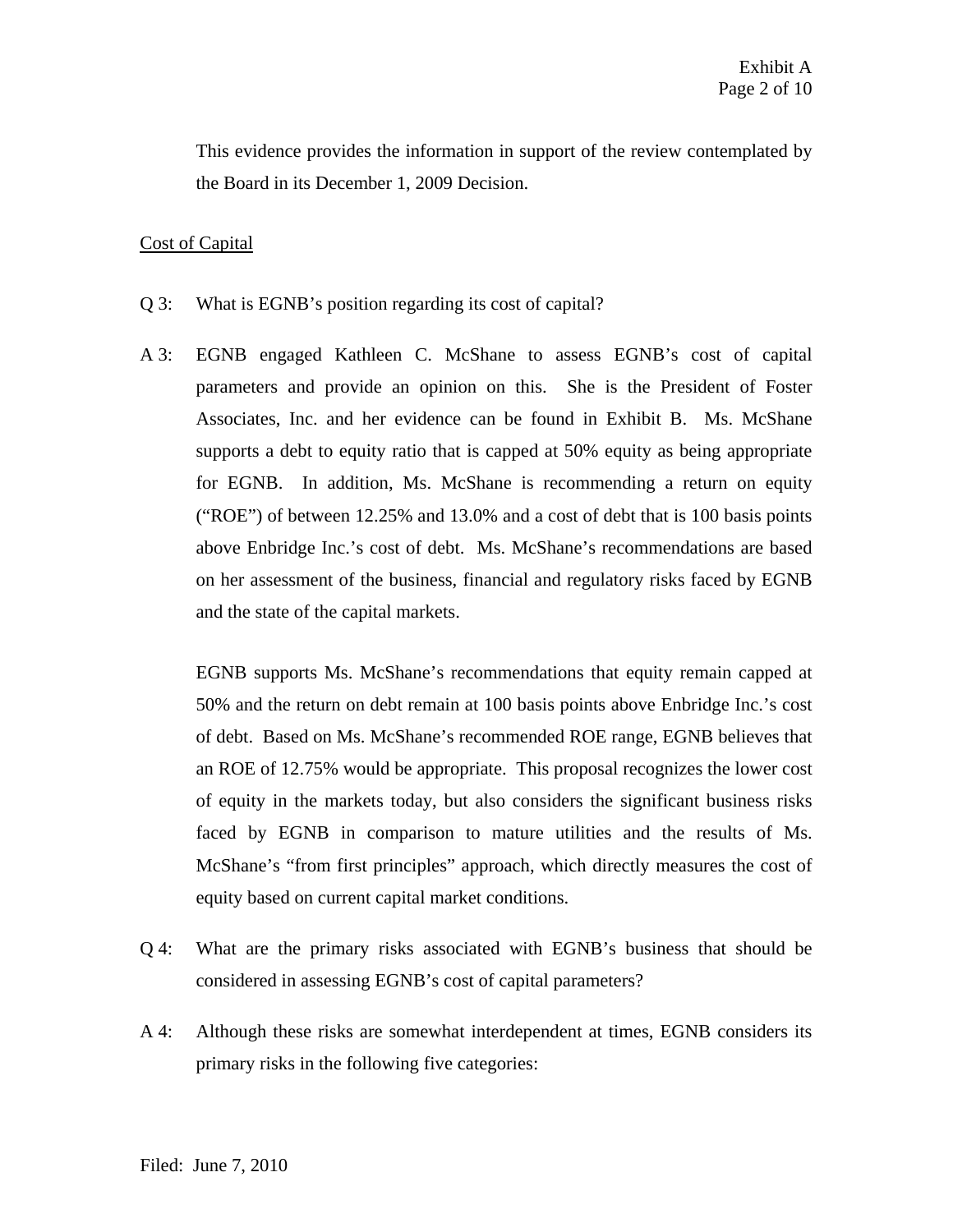- Market risk arising from the general characteristics of the New Brunswick marketplace.
- Competitive risk due to competition for customers from alternate energy source providers.
- Supply risk associated with the physical availability of natural gas and its ability to affect EGNB's operations.
- Regulatory risk related to the regulation of EGNB.
- Deferral Account recovery risk due to the size of the account.

Ms. McShane also provides her opinion on the specific risks facing EGNB as they relate to an appropriate cost of capital and capital structure for EGNB in her evidence.

- Q 5: What are the specific market related risks that EGNB faces in the New Brunswick market?
- A 5: EGNB believes there are three types of risks that it faces related to the New Brunswick market: overall market characteristics, economic conditions and awareness and acceptance of natural gas.
	- The New Brunswick marketplace is characterized by a relatively small population and industrial base that is spread over a broad area in comparison to what is seen in many other natural gas markets. The dispersion of New Brunswick's population and industrial base makes it uneconomic to serve significant portions of the franchise area and more expensive to interconnect the areas of the franchise area that can be economically served. These market characteristics limit the potential for growth into communities not already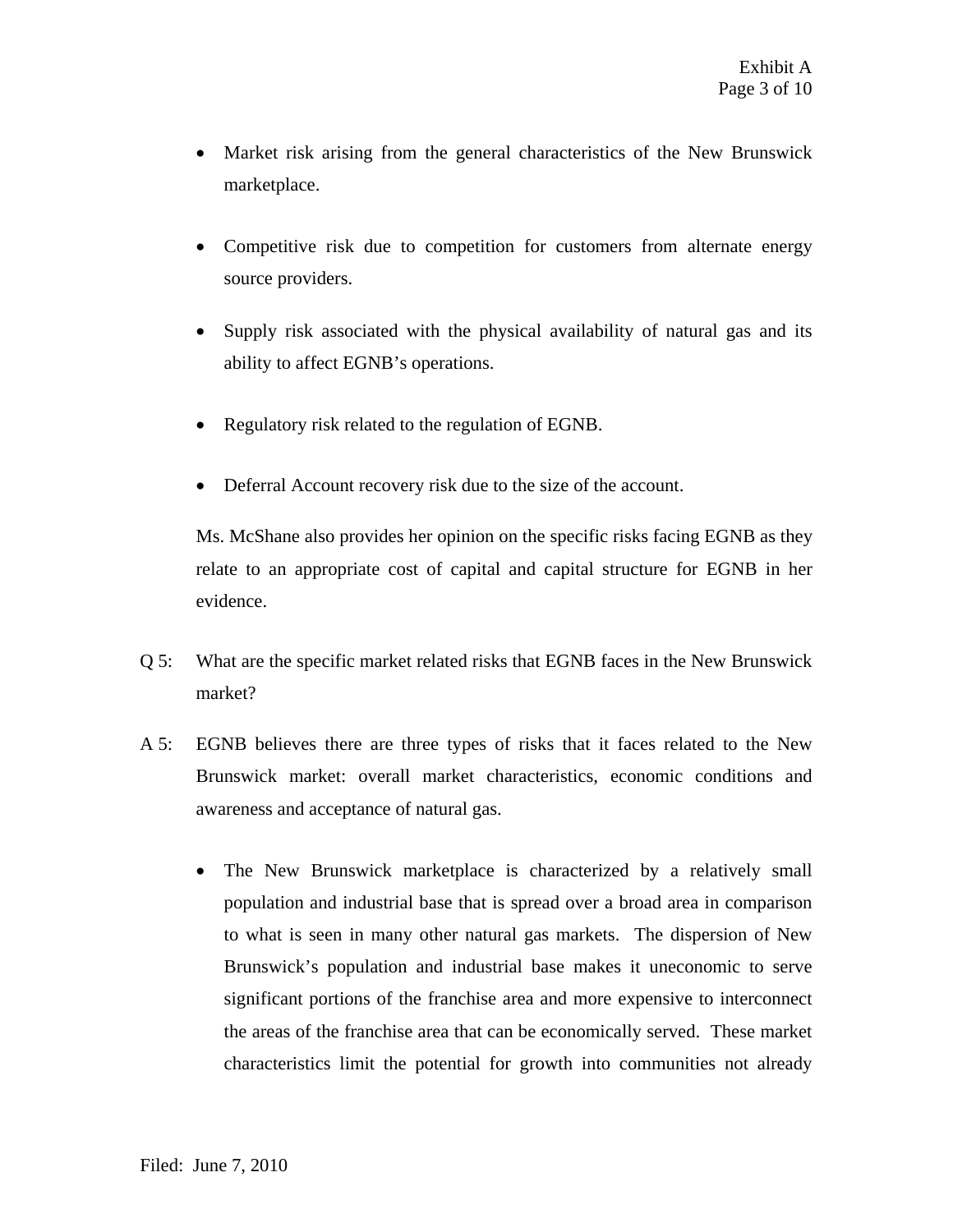served by EGNB, leading to a greater reliance on growth coming from the communities currently served by EGNB. This is demonstrated by the fact that there are currently 14 unserved communities that EGNB originally intended to serve based on the completion of two northern transmission laterals which subsequently proved uneconomic and were therefore never built.

EGNB is exposed to higher risk from the market characteristics due to the fact that a number of the significant loads within the province that could be economically served were granted single end use franchises ("SEUF") prior to EGNB commencing operations. These SEUFs are estimated to represent as much as 80% of the natural gas consumed in the province today. Lack of access to these loads exposes EGNB to greater market risk than would otherwise be seen.

- As with most natural gas utilities, economic conditions affect natural gas consumption. However, given EGNB's relatively small customer base and the limited economic diversity in its largest customers, EGNB is more susceptible to deteriorating economic conditions than larger more established natural gas distribution utilities. As EGNB is a greenfield utility, its investment has been incurred over a relatively short period and its ratebase is large in comparison to its ability to generate revenue. This results in the vast majority of EGNB's revenue requirement being comprised of fixed operating and capital costs. Any reductions in overall throughput due to economic conditions result in these costs having to be recovered by fewer units of consumption. As a result, EGNB is significantly more impacted by this circumstance than older, more established, utilities.
- Natural gas is still a relatively new energy alternative for New Brunswickers. Although EGNB has made progress educating its market on natural gas, the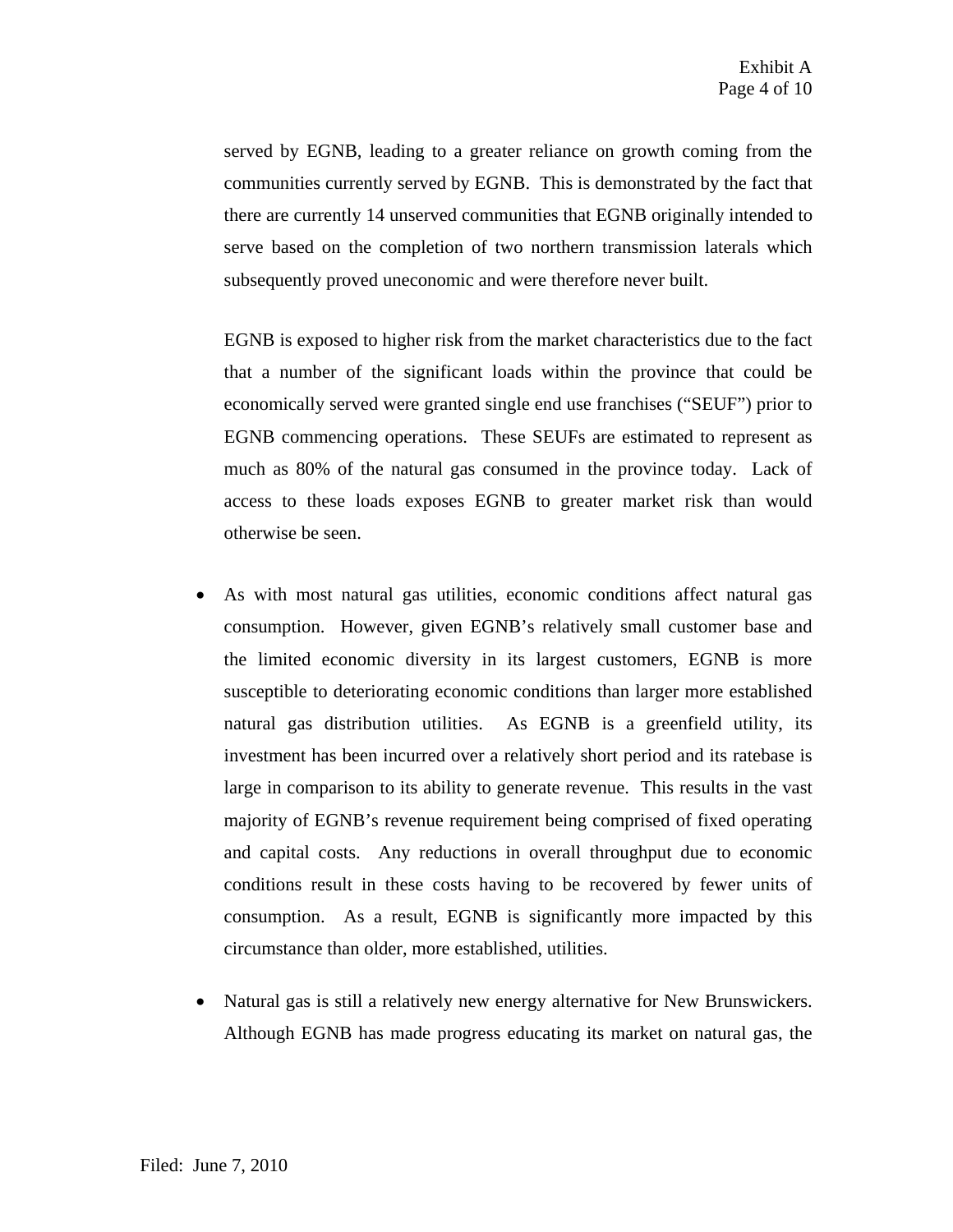comfort benefits of natural gas and its excellent safety record remain unknown or unproven in the minds of a significant number of EGNB's potential customers.

- Q 6: What competitive risks does EGNB see alternate energy source providers presenting?
- A 6: EGNB's success in growing its market is largely dependant on its competitive position opposite fuel alternatives. Leading up to EGNB's entry into the market, natural gas had a competitive advantage of 60% versus electricity (the dominant energy source in the market). Although the conversion cost of electric customers was high, this pricing advantage was expected to ensure EGNB's success in converting large numbers of potential customers. This price advantage evaporated quickly just as EGNB entered the market, and to date EGNB has had difficulty competing against electricity due to an insufficient value proposition of savings relative to the high cost of conversion.

The proliferation of electric baseboard heating, coupled with a competitive price advantage for natural gas that does not provide an effective payback period to offset the conversion cost of electric baseboard homes, poses a significant competitive threat to growth in the residential sector. Despite efforts to increase penetration, EGNB continues to struggle to make significant progress converting residential homes from electric baseboard heating. Also, the fact that electric baseboard heating has remained the predominant heating solution for homes in areas where natural gas is not yet available makes future conversions of these homes, when gas may be made available, more challenging. This also limits future expansion to reach new construction opportunities that may be available as these developments grow further away from the existing distribution system.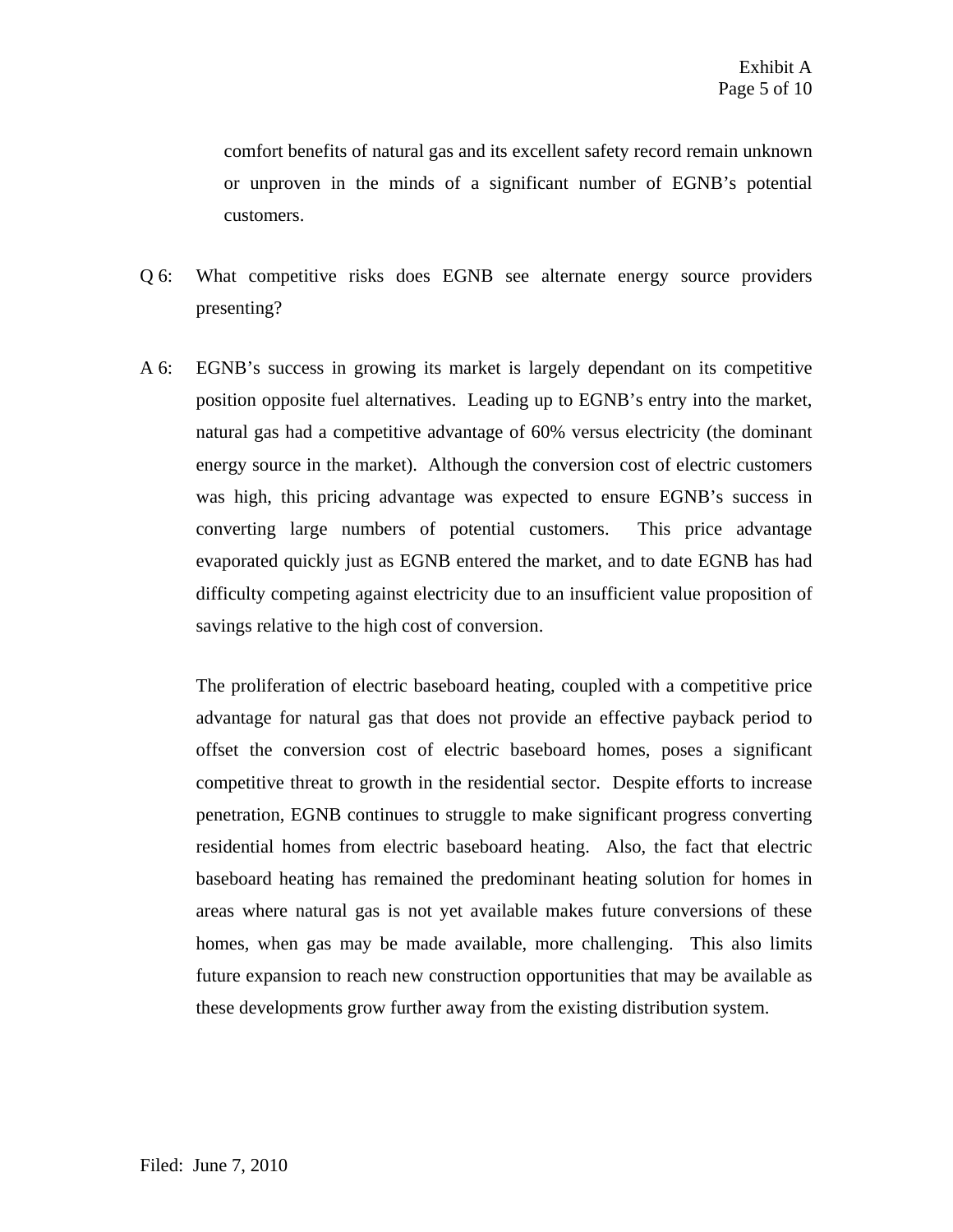Similarly, in the commercial electric market, the cost of conversion for a large number of opportunities is high relative to the potential savings. The level of incentives required to make such a conversion prior to the end of the useful life of the appliance provide a reasonable payback to the customer cannot be justified when compared to the incremental revenue that will be received. This leaves EGNB waiting for equipment to fail before conversion can be shown as beneficial for potential customers.

EGNB's capture rate of new construction, on or near main, has been improving and is now estimated at 45% for residential and 90% for commercial. Success in the residential new construction market has been hampered by the cost and increased complication of installing a central heating system compared to electric baseboard heat. As noted above, these challenges in the residential sector create risks to future residential growth.

The economics of conversion from oil have been relatively in line with expectations at the time of EGNB's proposal. Residential oil conversion success has, however, been hampered by a large number of oil equipment replacements and lease options that were offered just before and as EGNB entered the market. Similar to the commercial electric market above, EGNB must now wait for equipment to age or fail to gain access to the majority of these customers.

- Q 7: To what extent does EGNB face supply risk today?
- A 7: The natural gas being supplied by Enbridge Utility Gas ("EUG") and the two other marketers in New Brunswick originates primarily from the Sable Offshore Energy Project ("SOEP"), the production of which over the long term remains unproven. The introduction of supply from Corridor Resources within New Brunswick, and the completion of the Emera Brunswick pipeline, connecting the Canaport LNG facility to the U.S. northeast gas market, has improved the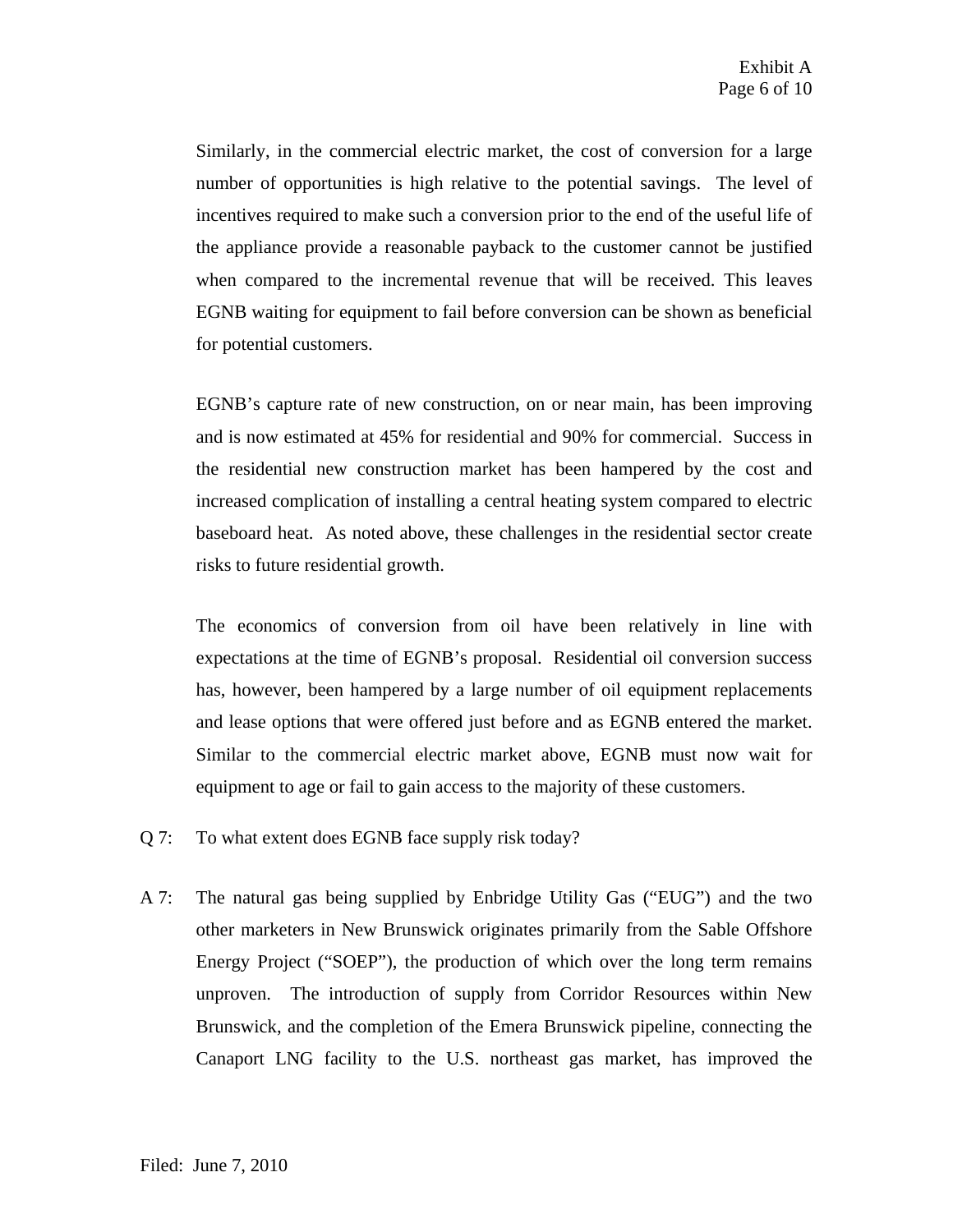diversity of supply and has reduced the supply risk faced by EGNB since 2000. However, EGNB's supply choices remain somewhat limited and therefore any problems experienced by SOEP could negatively impact the price of natural gas supply to EGNB's customers. Such negative impacts harm the competitive position of natural gas against competing fuels.

EGNB notes that should these supply options fail, EUG and the other marketers could backhaul natural gas out of the U.S. northeast gas market. However, the addition of backhaul tolls would negatively affect pricing for EGNB customers. Also, looking to the future Deep Panuke is expected to attach supply to the market. However, the size and reliability of gas deliveries from Deep Panuke remain to be proven.

- Q 8: Why does EGNB believe there are risks associated with the regulatory environment?
- A 8: As a regulated entity, EGNB is dependent on the decisions of the New Brunswick Energy and Utilities Board ("Board"). These decisions shape and guide the future operations of EGNB. While these decisions provide a certain level of confidence for EGNB regarding the manner in which it is to manage its business and the ability to recover the associated costs, there is always the potential for the Board to reach a different conclusion based on information provided within a given proceeding. EGNB recognizes that the Board is not necessarily bound by prior decisions. The potential for a change in regulatory direction from the Board introduces a level of risk to the business.

The regulatory framework on which EGNB has based its operations, and investors have invested their money, was established by the Board in 2000. Among other things, the 2000 rates hearing established the concept of a Development Period, a cost of capital structure, market based rates and the regulatory deferral. Despite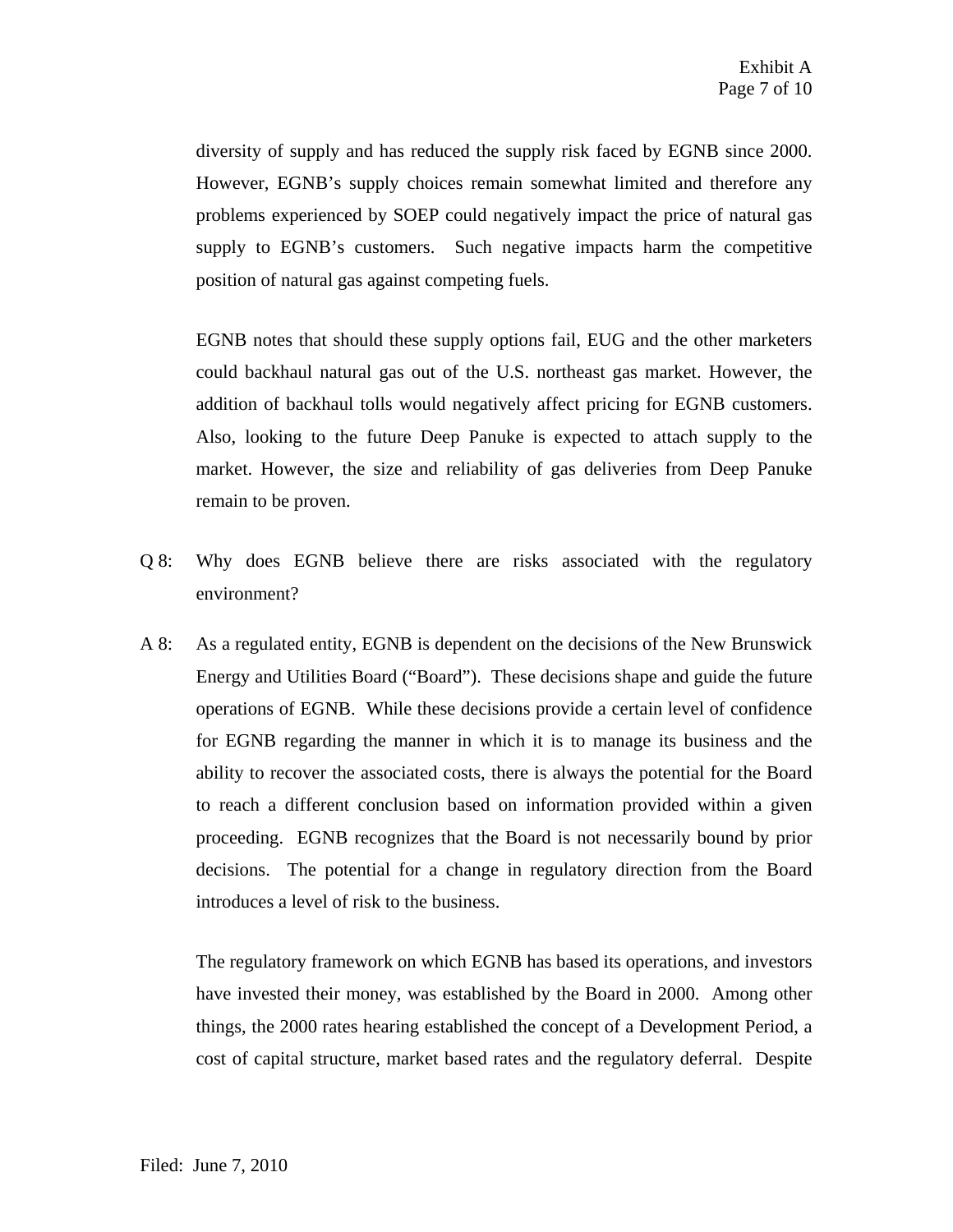challenges, EGNB has operated in accordance with the parameters set at that time because it continues to believe these parameters are its best chance to attain long term sustainability.

During recent regulatory hearings there has been increased pressure by intervenors to re-open the fundamentals of EGNB's regulatory framework. To date, the Board has upheld these fundamentals. However, the attention created by the regulatory proceedings weakens confidence in EGNB's business model, which can directly impact EGNB's ability to attract investment and new customers and increases its overall risk.

As part of the Development Period Issues proceeding Decision, the Board has indicated that it has not "limited its ability to modify any aspect of the regulatory framework during the Development Period or following the Development Period" (page 7). EGNB cannot forecast what type of change may be implemented as a result of future Board proceedings or the impact it may have on EGNB's operations. However, the fact that such changes may be considered profiles the risk that is introduced from the regulatory environment. This risk is heightened by the current review of EGNB's cost of service study ("COSS") as noted by the Board in its June 3, 2010 Decision regarding EGNB's light fuel oil rate, where it stated that, once the COSS and cost of capital hearings are complete, "the Board will possess sufficient information to determine whether a cost component should be considered in fixing rates or whether a different method should be used." (page 4)

- Q 9: What are the specific risks related to the Deferral Account?
- A 9: The most significant risk associated with the Deferral Account is the ability for EGNB to recover the balance in rates over time due to the size of the deferral. When EGNB was awarded the franchise, the Deferral Account was expected to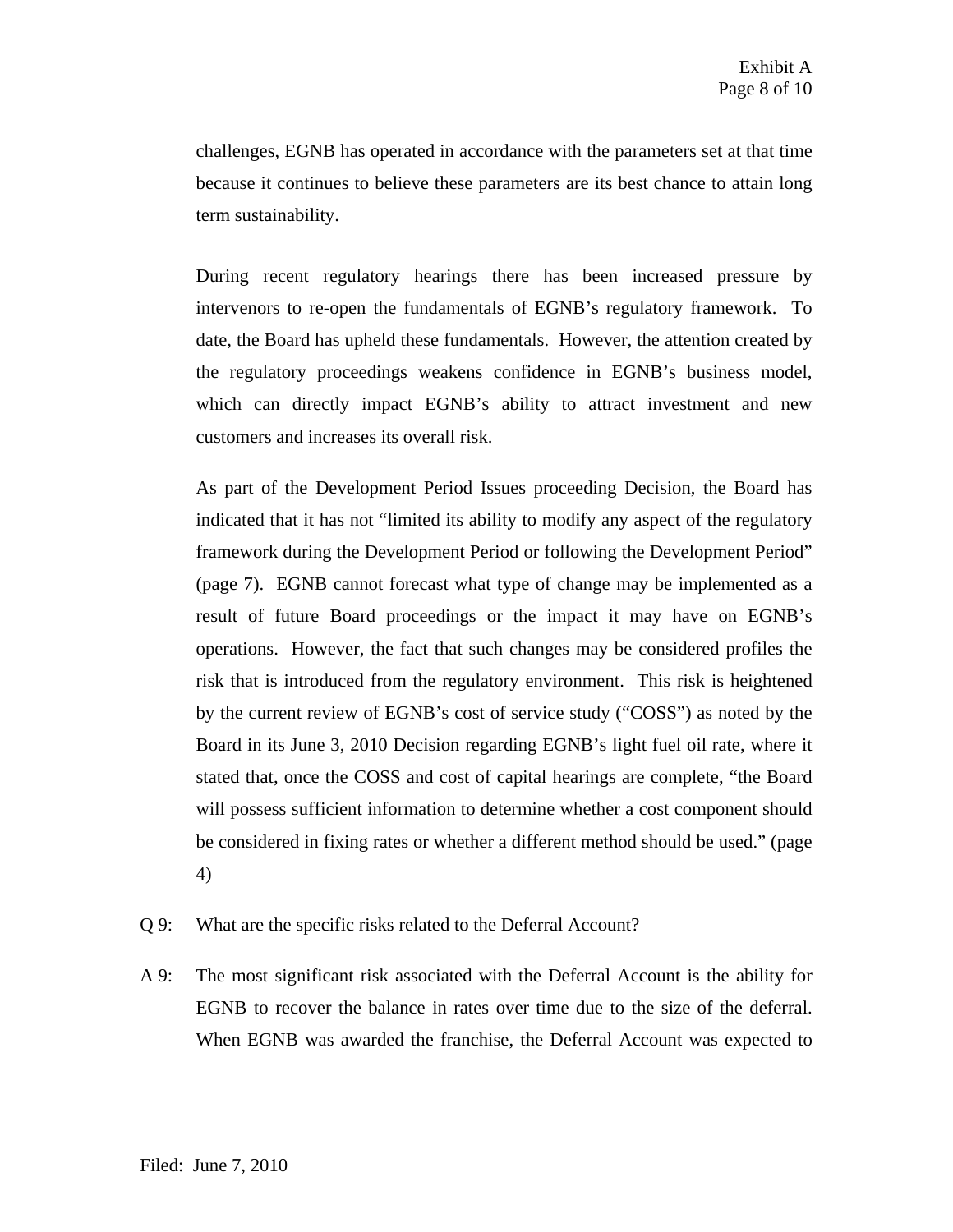peak at \$13 million in 2007 and be recovered within the initial franchise period, ending in 2019. The Deferral Account is currently \$155 million and EGNB's latest forecast predicts that it will peak at approximately \$173 million in 2011 and that recovery of this balance will extend beyond 2040.

Both the growth in the Deferral Account and the risk associated with its recovery is largely impacted by all of the other identified risks. However, EGNB believes it is important to recognize the impact on EGNB's overall risk that the size and recovery period of the Deferral Account represents. Continued growth in revenues and a sustainable competitive advantage against alternate energy sources will be required to provide EGNB a reasonable opportunity to recover the full Deferral Account balance.

- Q 10: What are EGNB's overall conclusions regarding these risks?
- A 10: EGNB believes that its business still faces significant risks. Some of these risks are more pronounced as EGNB continues to work towards developing the business to the point it is sustainable for the long term, while others will likely remain risks the business will face for a longer period of time. Given these risks, EGNB believes that the recommendations of Ms. McShane regarding EGNB's cost of capital are appropriate and EGNB supports the adoption of the recommended 50% cap on equity and a cost of debt that is 100 basis points above Enbridge Inc.'s cost of debt. EGNB also believes that these risks support an ROE of 12.75%, which falls within the range recommended by Ms. McShane.